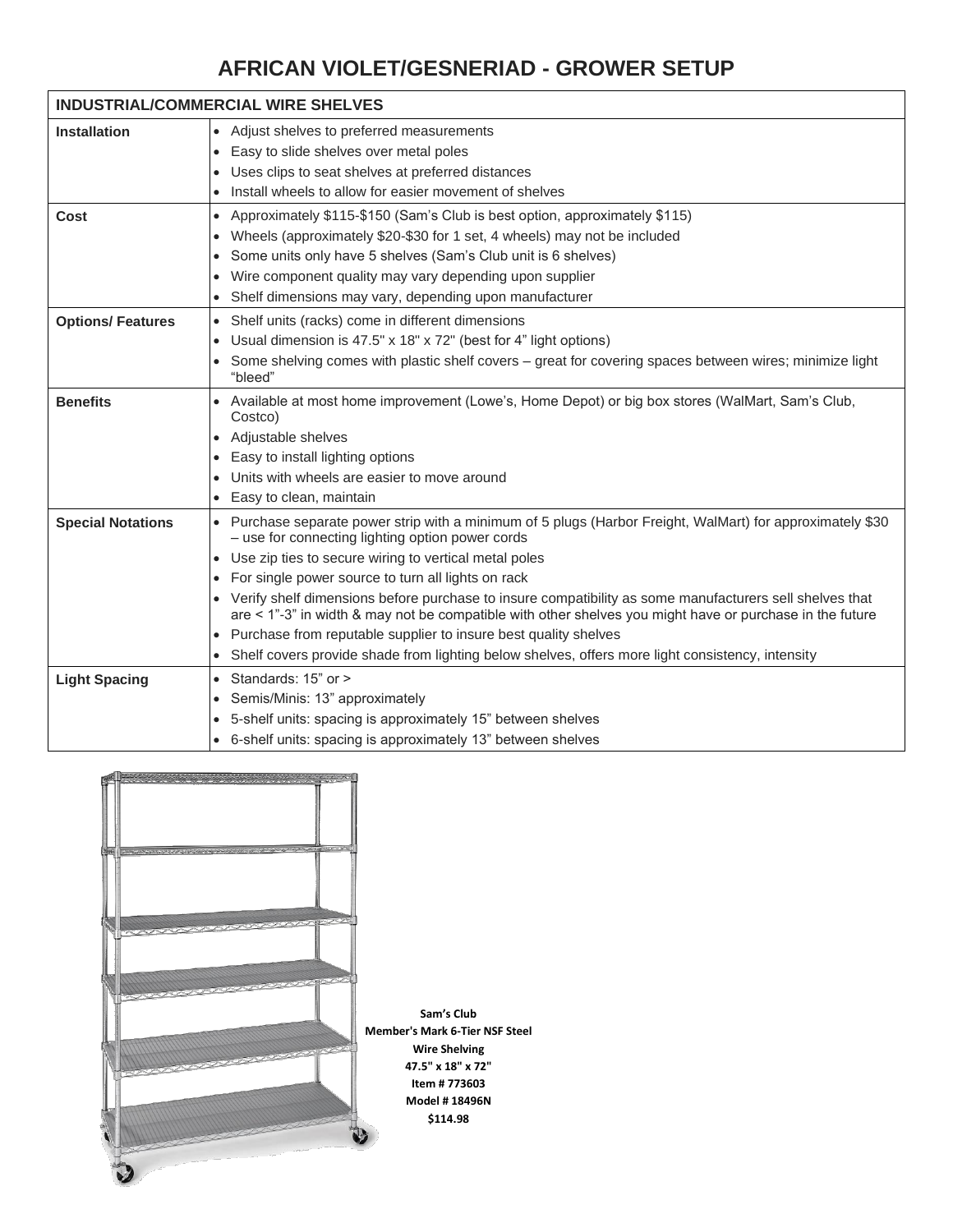|                                    | <b>LED LIGHT STRIPS</b>                                                                                                                                                                         |  |  |  |  |  |  |
|------------------------------------|-------------------------------------------------------------------------------------------------------------------------------------------------------------------------------------------------|--|--|--|--|--|--|
| <b>Installation</b>                | • 1 - Single chassis/LED light strip                                                                                                                                                            |  |  |  |  |  |  |
|                                    | • 1 - Single End Cable                                                                                                                                                                          |  |  |  |  |  |  |
|                                    | • 2 - Double End Connectors                                                                                                                                                                     |  |  |  |  |  |  |
|                                    | • 2 - Metal Clips (used to hang under wire shelves)                                                                                                                                             |  |  |  |  |  |  |
|                                    | • 2 - Phillips-head Screws (use to install under solid shelf)                                                                                                                                   |  |  |  |  |  |  |
|                                    | Requires 2 "S" hooks, optional chains (to hang lower)<br>$\bullet$                                                                                                                              |  |  |  |  |  |  |
|                                    | Interchangeable/swappable plug (3-pin) - each end of light strip                                                                                                                                |  |  |  |  |  |  |
|                                    | Connects to electrical socket via regular plug                                                                                                                                                  |  |  |  |  |  |  |
|                                    | Connect to special power strip to protect lighting from power surges                                                                                                                            |  |  |  |  |  |  |
|                                    | Connect power strip to timer for automatic on/off cycles                                                                                                                                        |  |  |  |  |  |  |
| Cost                               | • On Amazon, most are around \$7 - \$10 per strip                                                                                                                                               |  |  |  |  |  |  |
|                                    | Can be purchased in "bundles" (e.g. packs of 10 strips perfect for lighting of single metal rack/stand)<br>$\bullet$                                                                            |  |  |  |  |  |  |
|                                    | Bundle costs vary - depends on total number of light strips sold<br>$\bullet$                                                                                                                   |  |  |  |  |  |  |
|                                    | Free shipping for most if Amazon Prime subscribers                                                                                                                                              |  |  |  |  |  |  |
|                                    |                                                                                                                                                                                                 |  |  |  |  |  |  |
| Options/<br><b>Features</b>        | • Chassis: Aluminum housing for LED strip with plastic cover                                                                                                                                    |  |  |  |  |  |  |
|                                    | Chassis available in T5 or T8 styles, depending upon vendor<br>$\bullet$                                                                                                                        |  |  |  |  |  |  |
|                                    | Clear/Transparent or Milky White Light Cover/Canopy<br>$\bullet$                                                                                                                                |  |  |  |  |  |  |
|                                    | Average 120° beam angle<br>LED strips now labeled using "Kelvin, or K" factors/ranges                                                                                                           |  |  |  |  |  |  |
|                                    | Warm (2700k - 3000k range)<br>✓                                                                                                                                                                 |  |  |  |  |  |  |
|                                    | Cool/Neutral (3500k - 4500k range)<br>$\checkmark$                                                                                                                                              |  |  |  |  |  |  |
|                                    | Daylight (5000k - 6500k range)<br>✓                                                                                                                                                             |  |  |  |  |  |  |
|                                    | • Connect each shelf separately                                                                                                                                                                 |  |  |  |  |  |  |
|                                    | Use single power switch for a single shelf<br>$\bullet$                                                                                                                                         |  |  |  |  |  |  |
|                                    | Connect to strips installed on shelves above/below to "daisy chain" to other lights                                                                                                             |  |  |  |  |  |  |
|                                    | $\bullet$<br>Use single power switch for multiple shelves                                                                                                                                       |  |  |  |  |  |  |
|                                    | Daisy chain connections may require installation of large power strip with at least 5 power plugs                                                                                               |  |  |  |  |  |  |
|                                    | Some strips offer multiple color modes in a single strip (via toggle switch in power cord or on strip)                                                                                          |  |  |  |  |  |  |
|                                    | LED strips use uniform connections, so additional connectors or power cord/toggle switch connections can be                                                                                     |  |  |  |  |  |  |
|                                    | purchased separately.                                                                                                                                                                           |  |  |  |  |  |  |
| <b>Benefits</b>                    | Instant start<br>$\bullet$                                                                                                                                                                      |  |  |  |  |  |  |
|                                    | Uses less energy, approximately 22W per strip<br>$\bullet$                                                                                                                                      |  |  |  |  |  |  |
|                                    | Generates less heat than fluorescent or other non-LED lighting options<br>٠                                                                                                                     |  |  |  |  |  |  |
|                                    | Longer life span<br>$\bullet$                                                                                                                                                                   |  |  |  |  |  |  |
|                                    | Light is soft and uniform, safe to eyes<br>$\bullet$                                                                                                                                            |  |  |  |  |  |  |
|                                    | No flickering or humming<br>$\bullet$                                                                                                                                                           |  |  |  |  |  |  |
|                                    | Green & eco-friendly without mercury<br>$\bullet$                                                                                                                                               |  |  |  |  |  |  |
|                                    | Low profile to bottom of shelf above plants<br>$\bullet$                                                                                                                                        |  |  |  |  |  |  |
|                                    | Easy to install, swap out, move around, space strips close or far apart, etc.<br>$\bullet$                                                                                                      |  |  |  |  |  |  |
|                                    | Easy access to hooks, wiring connectors<br>$\bullet$                                                                                                                                            |  |  |  |  |  |  |
|                                    | Sold in sets with all hardware, connections, wiring - ready to install, use<br>٠                                                                                                                |  |  |  |  |  |  |
|                                    | Connections, connectors, wiring are interchangeable between most vendor products<br>$\bullet$                                                                                                   |  |  |  |  |  |  |
|                                    | Easy to install different strips, color modes, etc. & control them for separate shelves in a single stand<br>$\bullet$                                                                          |  |  |  |  |  |  |
|                                    | For separate connections per shelf, can turn lighting OFF when shelf not in use, saves \$\$\$<br>$\bullet$                                                                                      |  |  |  |  |  |  |
|                                    | Very inexpensive option for LED lighting<br>٠                                                                                                                                                   |  |  |  |  |  |  |
|                                    | LED diodes are either ON or OFF, no distortions in intensity if all diodes are working<br>$\bullet$                                                                                             |  |  |  |  |  |  |
|                                    |                                                                                                                                                                                                 |  |  |  |  |  |  |
| <b>Special</b><br><b>Notations</b> | LED manufacturers shifting from "LUX" factor to "Kelvin or K" factor, making LED light choices much easier (great<br>$\bullet$<br>"handshake" with our old fluorescent terminology & technology |  |  |  |  |  |  |
|                                    | Color mode options allow for "K" factor choices for LED light choices<br>$\bullet$                                                                                                              |  |  |  |  |  |  |
|                                    | Newer LED light strips now offer single toggle switch option for multiple color mode options (Warm White, Cool<br>$\bullet$                                                                     |  |  |  |  |  |  |
|                                    | White, Daylight) in a single strip                                                                                                                                                              |  |  |  |  |  |  |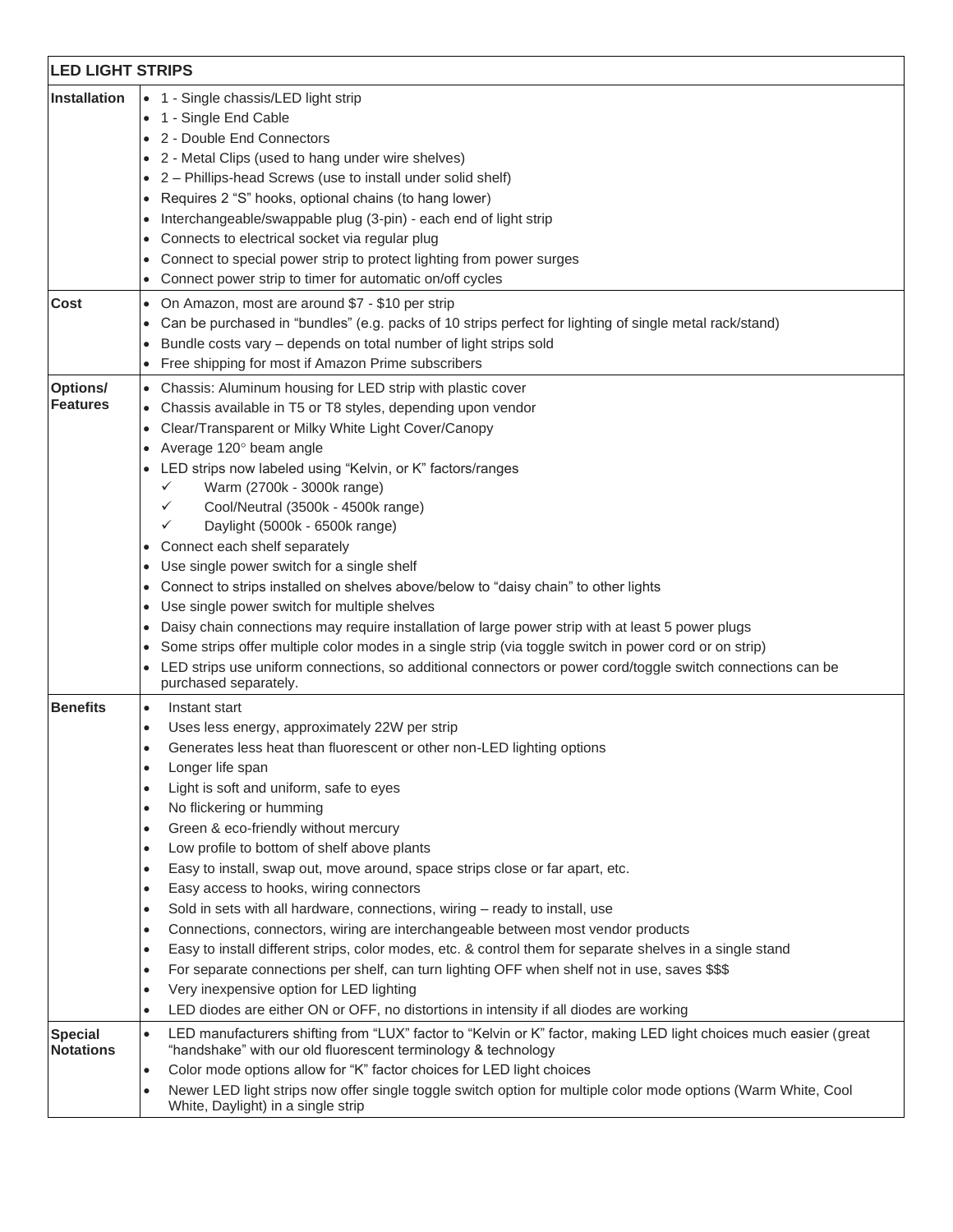#### **Kelvin Temperature Chart**

| 2700k                                                         | 3000k | 3500k                                                                                                  | 4500k                                    | 5000k                                                       | 6500k |
|---------------------------------------------------------------|-------|--------------------------------------------------------------------------------------------------------|------------------------------------------|-------------------------------------------------------------|-------|
| <b>Warm White</b>                                             |       | <b>Cool White/Neutral</b>                                                                              |                                          | <b>Daylight</b>                                             |       |
| • Color range is more RED                                     |       | • Color range more WHITE                                                                               |                                          | • Color range is more BLUE                                  |       |
| • Plants requiring LESS light, cooler<br>temps $< 70^{\circ}$ |       | • Plants requiring AVERAGE light, temps<br>usually around 70°                                          |                                          | • Light simulates sunlight intensity                        |       |
|                                                               |       |                                                                                                        |                                          | $\bullet$ > 5000k AV foliage can get damaged                |       |
| • Streps, Optimara varieties, etc.                            |       | • Good choice to start when introducing<br>AVs to LED lighting                                         |                                          | • Plants requiring MORE light, warmer<br>temps $> 70^\circ$ |       |
| • May need to increase light hours on                         |       |                                                                                                        |                                          |                                                             |       |
|                                                               |       | • Good lighting choice for show plants                                                                 |                                          | • Episcias, some sinningias                                 |       |
|                                                               |       | • Good lighting choice for propagation                                                                 |                                          |                                                             |       |
|                                                               |       |                                                                                                        | • Other plants that can be grown outside |                                                             |       |
|                                                               |       | • Start with 8 hours, increase weekly by 1<br>hour<br>• Not recommended to exceed 12 light<br>hours on |                                          | in sun                                                      |       |
|                                                               |       |                                                                                                        |                                          | • NOT suggested or recommended for<br>AVs.                  |       |
|                                                               |       |                                                                                                        |                                          |                                                             |       |

Select lighting that best fits your growing needs. For example, if growing out show plants, Cool White/Neutral lighting are good options

**DISCLAIMER:** *The LED lighting in this documentation is lighting that Glenda's House of Violets (GHV) has been testing over time, since 2018. Information in this document is not guaranteed to work in any conditions but is provided as documentation of results of years of testing in various conditions in our growing environment. Any information used is understood to be at your own risk. While we wish everyone to have positive results in your growing experience, there is always a risk when new techniques and technologies are used. We encourage everyone to thoroughly research any technique or technology to be sure you understand how it works and the best way to use it. We also recommend any implementation of new techniques or technologies be done on a limited basis, then implemented fully upon successful results.*

### **Links:**

The following links to several products sold by Amazon are listed to provide you with information about several LED light strip vendors & products. It is possible some links may not work if products or vendor are no longer available via Amazon.

#### *LED Light Strips:*

*Brand: AceLight. Milky Cover, 10-strip count; 3-color mode:* [https://smile.amazon.com/gp/product/B081GKVH3V/ref=ppx\\_yo\\_dt\\_b\\_asin\\_title\\_o08\\_s00?ie=UTF8&th=1](https://smile.amazon.com/gp/product/B081GKVH3V/ref=ppx_yo_dt_b_asin_title_o08_s00?ie=UTF8&th=1)

*Brand: AceLight. Clear Cover, 10-strip count; 3-color mode:* [https://smile.amazon.com/gp/product/B081RFBXWW/ref=ppx\\_yo\\_dt\\_b\\_asin\\_title\\_o08\\_s00?ie=UTF8&th=1](https://smile.amazon.com/gp/product/B081RFBXWW/ref=ppx_yo_dt_b_asin_title_o08_s00?ie=UTF8&th=1)

*Brand: Barrina. Clear Cover, 6-strip count; 4000k color mode:*

[https://smile.amazon.com/Barrina-Integrated-Fixture-Daylight-](https://smile.amazon.com/Barrina-Integrated-Fixture-Daylight-Electric/dp/B01MUKSZE3/ref=sr_1_11?crid=1TULI50Y5A47P&keywords=barrina+4+foot+led+shop+light&qid=1645910968&sprefix=barrina+4+foot+led+shop+light%2Caps%2C162&sr=8-11)

[Electric/dp/B01MUKSZE3/ref=sr\\_1\\_11?crid=1TULI50Y5A47P&keywords=barrina+4+foot+led+shop+light&qid=16459109](https://smile.amazon.com/Barrina-Integrated-Fixture-Daylight-Electric/dp/B01MUKSZE3/ref=sr_1_11?crid=1TULI50Y5A47P&keywords=barrina+4+foot+led+shop+light&qid=1645910968&sprefix=barrina+4+foot+led+shop+light%2Caps%2C162&sr=8-11) [68&sprefix=barrina+4+foot+led+shop+light%2Caps%2C162&sr=8-11](https://smile.amazon.com/Barrina-Integrated-Fixture-Daylight-Electric/dp/B01MUKSZE3/ref=sr_1_11?crid=1TULI50Y5A47P&keywords=barrina+4+foot+led+shop+light&qid=1645910968&sprefix=barrina+4+foot+led+shop+light%2Caps%2C162&sr=8-11)

Note: Barrina sells multiple types of LED strips.

#### *Other LED Light Options:*

*17" Under Counter LED Light, 3-color mode (3000k, 4000k, 6000k):* [https://smile.amazon.com/gp/product/B07MGF279B/ref=ppx\\_yo\\_dt\\_b\\_asin\\_title\\_o01\\_s01?ie=UTF8&psc=1](https://smile.amazon.com/gp/product/B07MGF279B/ref=ppx_yo_dt_b_asin_title_o01_s01?ie=UTF8&psc=1)

#### *Misc Options:*

*"S" Hooks:* 

<https://www.walmart.com/ip/Peerless-Chain-Black-Flower-Pot-S-Hook-4718938/55237707?athbdg=L1600>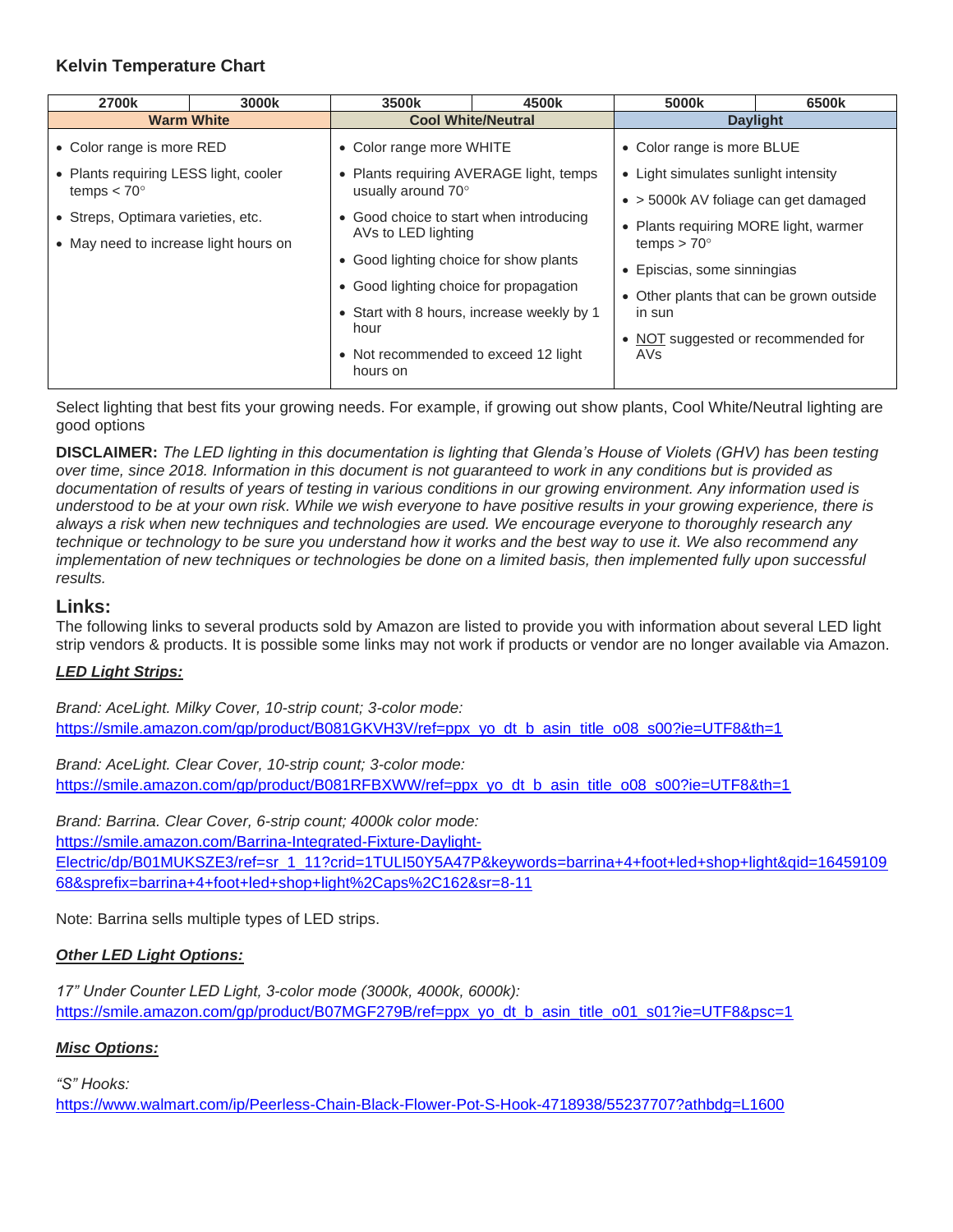



**Wire Shelf Installation** • Use "S" Hook & Metal Clips • Connect pigtail or power cord • Adjust as needed · Select Color Mode (if available option)

**Connection Options** 

- Power Cord/Toggle Switch
- Metal Clips
- Pigtail Connector (connect strips)
- · "S" Hooks